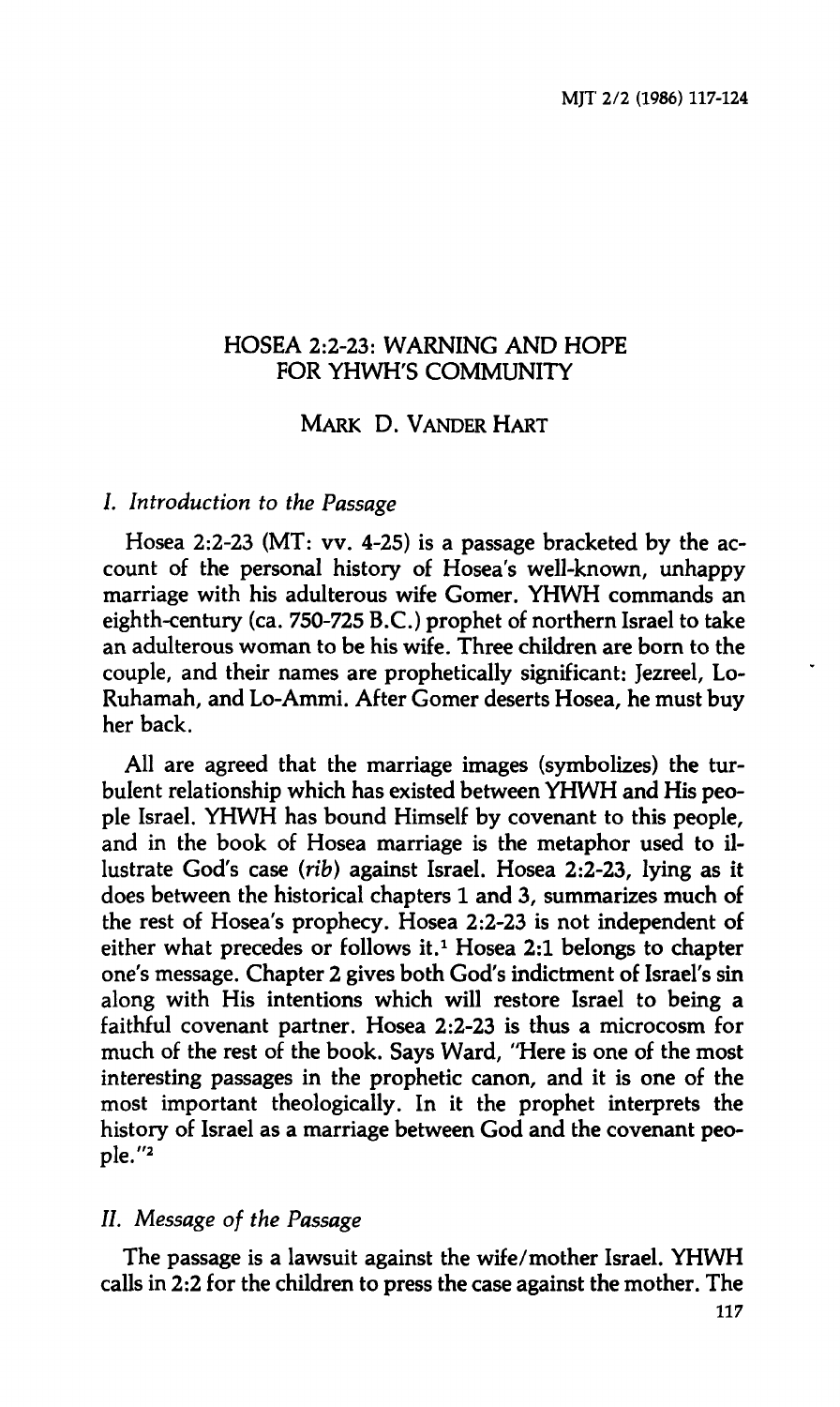**repetition of the courtroom terms ("plead . . . plead") stresses the urgency of the matter. The husband is YHWH, the mother is Israel in the north (viewed corporately), while the children may be seen as single or individual Israelites.<sup>3</sup>**

**Hosea thus distinguishes between the community/nation as a whole and between responsible individuals within it. The emphasis, nevertheless, rests on the corporate identity of the nation. YHWH has a case against Israel, and He will execute it Himself.** 

**The sins of the Israel community are spelled out in 2:5,8. Israel is chasing after "lovers."<sup>4</sup> The verbal root for lover is the word which YHWH says describes His relationship toward Israel.<sup>5</sup> In the covenant relationship YHWH loves the community Israel, but Israel chases other lovers. Israel does not acknowledge** *(yada)* **Him. Instead, Israel confesses that her lovers, the** *ba'alim,* **gave her all her rich gifts. YHWH actually gave her agricultural and monetary gifts, but Israel confesses that it was Baal who did so, and then Israel uses these same gifts for Baal (2:8).** 

**God's response is a lawsuit. In some cultures of the Near East an adulterous wife would be stripped publicly to expose her shame to the public (2:3,10). Israel's** *torah* **prescribed death, on the other hand. But YHWH does not press for the extreme penalty. The harsh treatment which God proposes for Israel is a stripping away of two things: all her gifts (2:9,10) and her cultic celebrations (2:11). To lose both these things is a punishment. Without daily provisions of food and clothing the continuation of life becomes extremely tenuous.** 

**Losing the cultic rites and feasts is also a judgment of God. Perhaps a modern person might wonder how this is so, especially when many no longer make attendance at worship services a priority. But without the cultus the "love talk" between God and His covenant people is not heard and cannot be carried on. There is then no joy, no confessions, no explanations of** *torah,* **no guidance or directions for life. Without these things a community/civilization/culture withers and dies. What ensues is a famine for hearing the Word of YHWH, as Hosea's contemporary Amos had said (Amos 8:11-12).** 

**God's lawsuit against His community is punitive for a positive purpose. His interest is not in a permanent divorce, but His actions are to result in an ultimate reconstruction of the loving, covenant relationship.<sup>6</sup> YHWH does not want Israel to die but to live. But the 118**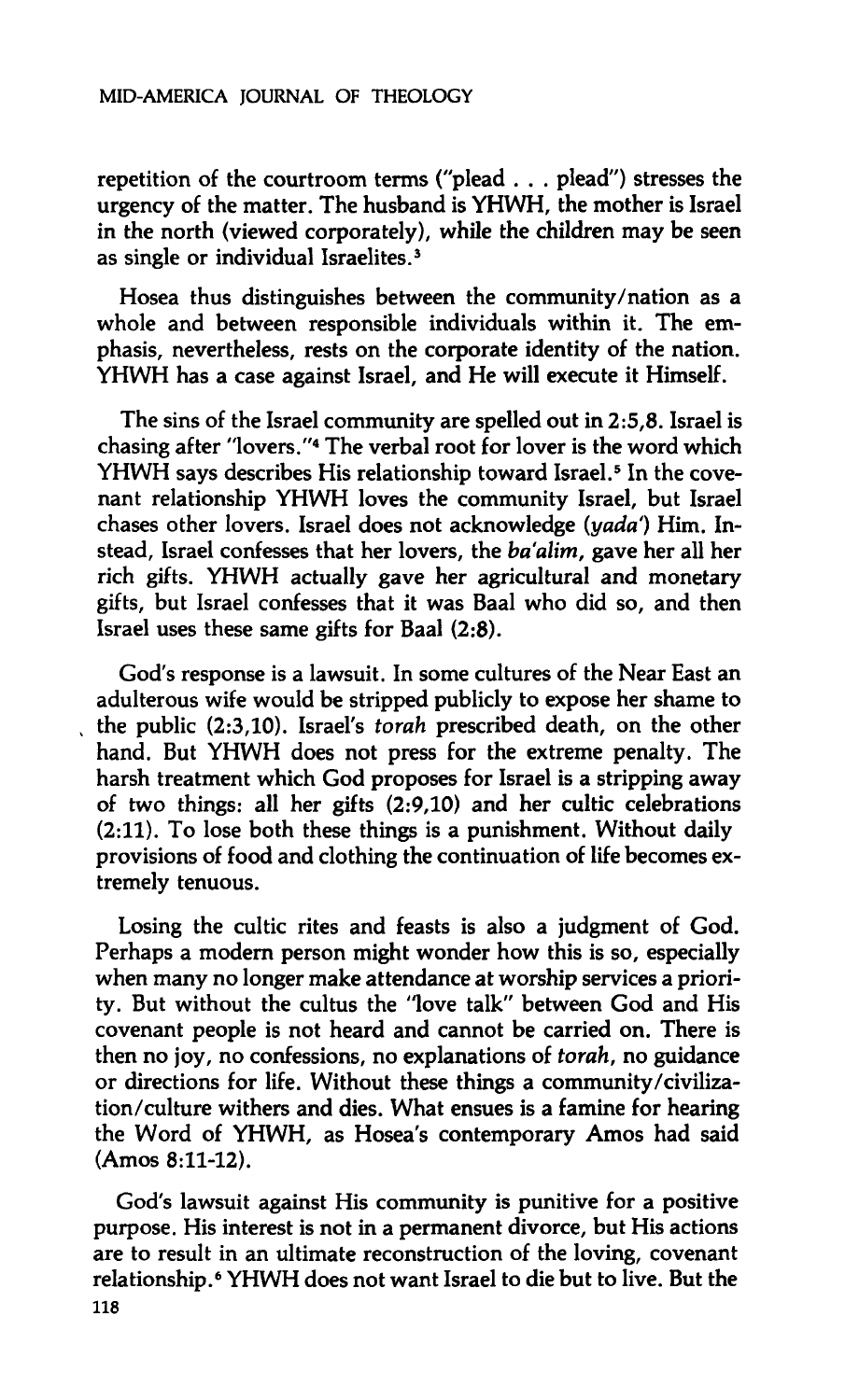**community must make a proper confession, saying** *'ishi* **and not**  *ba'ali* (2:16-17).

**The restorative or recreative actions of YHWH are spelled out in 2:14-23. The marriage metaphor is not yet abandoned, but the stage of the relationship will have to be taken back to that of courtship. Israel will be allured into the desert so that God may romance His people again with tender words to their heart (2:14).** 

**Does this indicate a time of brokenness, as in a harsh exile? Or does it indicate an undoing of her national sophistication, a return to simplicity, to youth, to an almost unspoiled naivete? Israel's desert experience, following her departure from Egyptian slavery, was time away from grape vineyards and away from baalistic fertility religion. In the desert YHWH had Israel all to Himself without any competition from other lovers. "Hosea is not the advocate of a nomadic ideal with a simple nostalgia for life away from the agricultural civilization of Palestine."<sup>7</sup> YHWH wants a new beginning with His people. Therefore, one dimension of the Lord's positive restoration of Israel's community is to impress on her the Exodus/Wilderness experience, Israel's historical "honeymoon." YHWH is the God of a salvation history which is a constitutive element in Israel's existence as God's covenant people.** 

**But YHWH is also the God of creation/nature. The** *ba'alim* **can have no advantage in their wooing of Israel. Hosea 2:18-22 shows God restoring the harmony which should exist between His community and His world. Man and woman were placed in creation to have dominion over all things, bring all things into subjection under God's sovereignty and lordship. Sin disrupted that harmony in such a way that human work became a curse of sweaty toil as humanity tries to sustain life but, in the end, the dust still claims all. Sinfulness throughout mankind ruins all creational relationships so that even creation groans in longing for the revelation of the sons of God. It is quite likely that Paul's words in Romans 8:19-23 build on the words of Hosea 4:3.** 

**YHWH will make a covenant on behalf of two other parties: His community and His creation. This action will result in peace for Israel as weapons of war are removed (2:18b). The new word of grace will be passed along, beginning with YHWH and ending with the three symbolic children. They will confess that YHWH is their God as they hear of and experience God's love and mercy (2:22b-23). Not only will the community of Israel enjoy tangible blessings, but the covenant relationship will be restored in a new**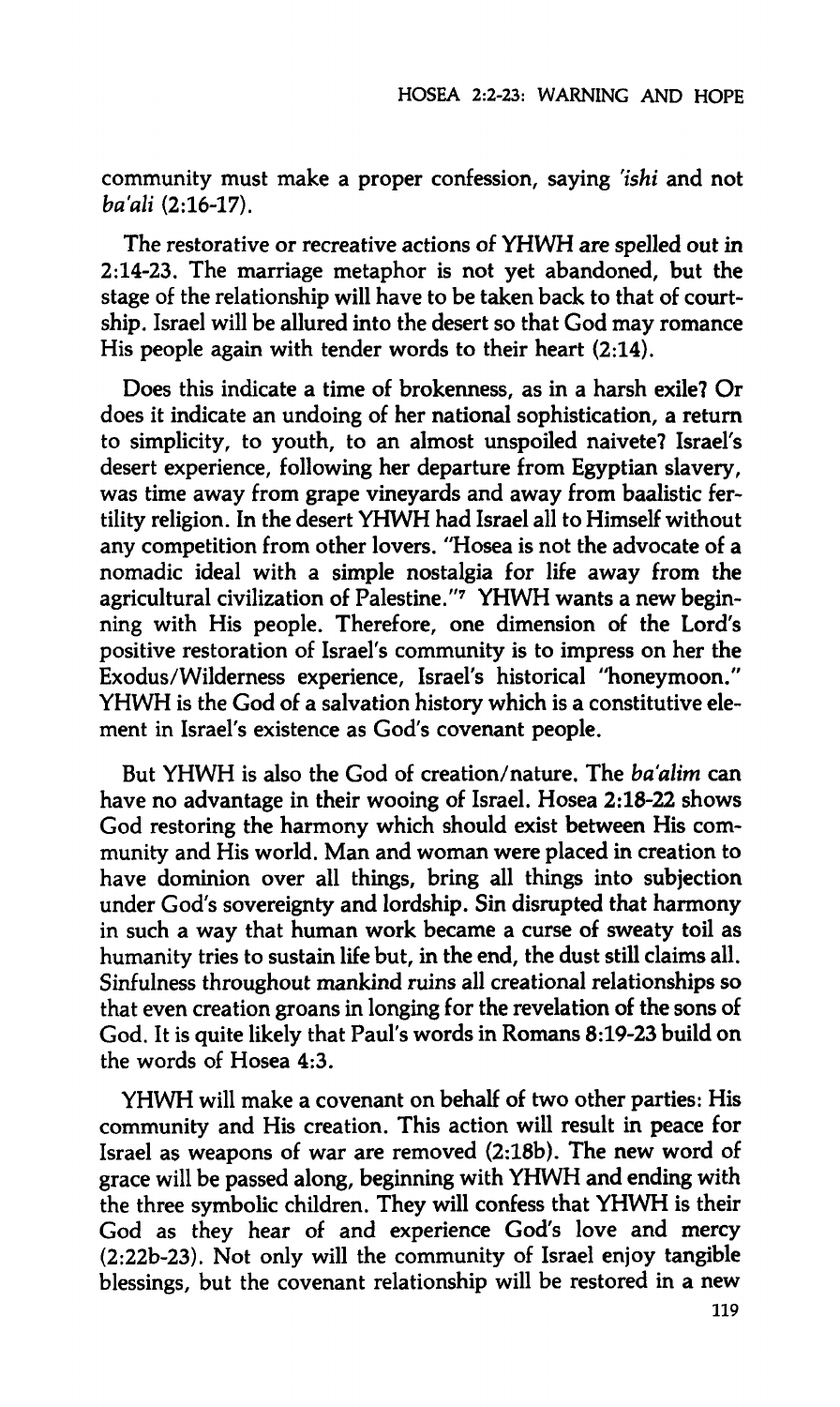#### **MID-AMERICA JOURNAL OF THEOLOGY**

**betrothal. Hosea clusters a number of rich terms to describe how Israel may relate to YHWH forever and how He will relate to His community: in/with righteousness and justice, covenant loyalty, compassion/mercy, and faithfulness. Then Israel will know and acknowledge YHWH (2:20b). Hosea foresees not a deadly divorce but a time of punishment leading to restoration. Or to put it into language more characteristic of the New Testament, Israel will go through death and resurrection.** 

## *III. Hosea s Place in the History of Revelation*

**The message of Hosea came at a time early in the period of inscripturation of God's Word. The covenantal relationship between YHWH and His people Israel is historically established in the Exodus and is given formal definition (stipulations and sanctions) at Sinai. The history of Israel (and Judah) was being experienced but not yet being made canonical Scripture. Hosea belongs with the earliest of the so-called writing prophets: Amos, Isaiah, and Micah. Yet the "text" for Hosea's message is the covenantal bond of love and knowledge between YHWH and His community, a bond explicated in the Pentateuch.** 

**Hosea's usage of the marriage metaphor is fitting. Geerhardus Vos points out that for the prophet marriage and** *berit* **(covenant) are identical. But behind the** *berit* **"lies something deeper and more fundamental, the nature and will of Jehovah."<sup>8</sup> The union or relationship has its origin with God and in His election, but, of course, it is an election that emerges in time, specifically at the Exodus. God loves this community Israel initially because of who He is and because of what His sovereign choice is. To receive God's love the community of Israel does not meet any preconditions.** 

**Hosea's usage of the marriage metaphor is also striking. There was nothing that mandated a husband to be tender to his wife. He**  had authority over her since he was her lord *(ba'al)*. But in Hosea 2 **God reveals a relationship that transcended the social customs of the day.<sup>9</sup> YHWH certainly is sovereign in the relationship with the community of Israel, but it is not a sovereignty that lacks tenderness. YHWH will woo Israel, win her, seek her affection. YHWH certainly gives natural blessings, but Hosea reveals that a community also needs more than that. A community needs faithfulness, truth, justice, love, loyalty. YHWH Himself must give these things in order that His community may survive. Marriage fits the historical beginnings of this union very well: a man and a 120**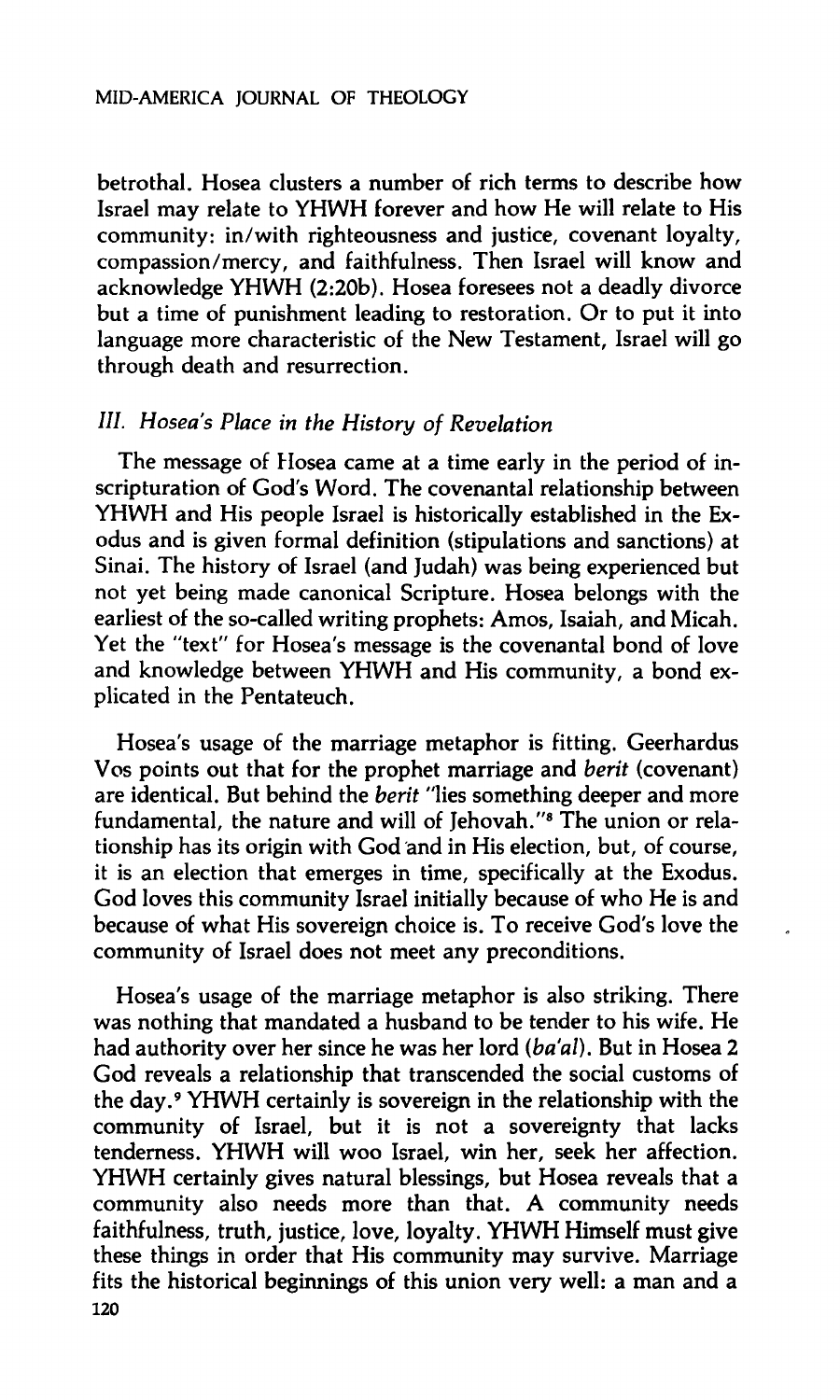**woman come together and then are husband and wife. When the relationship is honest and open, the special fellowship of intimacy can result. Or to use Biblical terms, the two partners know each other and do not forget each other.** 

**Thus the knowledge of God, rooted in the experiences of both saving events and natural gifts, is meant to lead Israel as a community into greater degrees of holiness. Vos observes that "this knowledge is intended to make Israel like unto Jehovah, it has a character-forming influence; this is so fundamental a law that it holds true even in idolatry (9:10)."<sup>10</sup> People act according to the god(s) that they follow. If the god be cruel, the people are cruel. If the God be YHWH, the people who follow Him will love justice and practice kindness.** 

**Hosea's message also possesses its own distinctives when compared with the prophets contemporaneous with himself. With Amos, Isaiah, and Micah revelation stresses an ethical point of view: God desires righteousness and justice within the community rather than sacrifices. With Hosea revelation stresses an affectional point of view: God desires knowledge of Himself more than sacrifices.<sup>11</sup> Hosea does not condemn the cultic institution** *per se.*  **He describes the priestly sin of neglecting to teach** *torah.* **The resulting ignorance leads to the death of a community (4:1-9).** 

**Here then lies the area of Hosea's concern: the confessional/cultic dimension of the community's existence. If true worship, righteousness and justice, mercy and compassion all belong to the heart of a true community of YHWH, then it is the worship and confessional dimension of existence that Hosea addresses. Amos focuses on Israel's lack of compassion and righteousness which makes her baalized piety even more repugnant to the Lord. Hosea narrows the concern by saying that Israel's worship/cultus is wrong and misdirected. To be sure, Hosea mentions social sins,<sup>12</sup> but his prophecy reveals that a community begins its stumbling when it no longer knows YHWH and His** *torah.<sup>13</sup>*

# *IV. Contours of Application*

**It is important to remember that Israel believed that she was worshipping YHWH, but in fact such worship had been baalized. The principle that underlies Baalism must be understood. Modern people would not think of kissing calf-images as ancient Israelites would do (13:2). Baalism appears in a different form today. Israelites became "secular" when life became secure and satisfying.**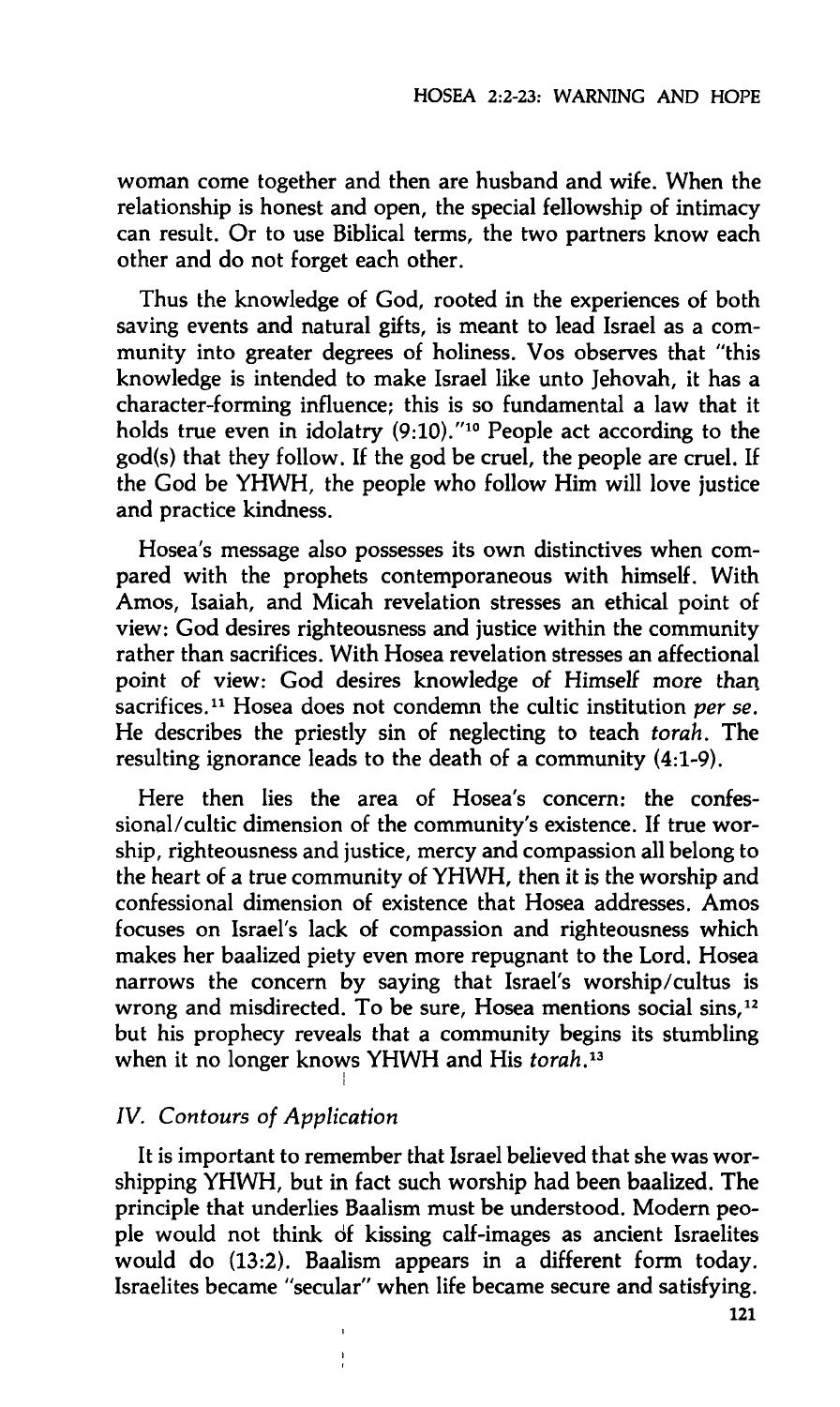### **MID-AMERICA JOURNAL OF THEOLOGY**

**YHWH fed Israel, and Israel forgot YHWH (13:6). Israel attributed her success and prosperity to the nature forces personified in the**  ba'alim (2:12). Israel provided honor for Baal, and in turn Baal **paid Israel with vines and fig trees. This is a** *do ut des* **principle of religion: "I give in order that you give." Instead of thanking YHWH in utter humility for His abundant gifts, Israel confessed her trust in**  ba'alim who paid her for favors rendered. Israel worked for wages; **she did not serve out of gratitude.** 

Since the *ba'alim* represented the forces of nature that operated **in a system that Israelites believed they could influence through their cult, perhaps a modern analogy (not an equation) could be attempted. Western civilization exists in a post-Enlightenment and post-Kantian situation. Reality is divided into two realms, modernity confesses. There is a closed system of nature/fact/science, an area open to everyone's common, rational comprehension and understanding. Then there is another realm, a realm for religion, private values, opinions, the great "leap into the dark." This realm continues to get smaller as our knowledge grows, and it is in this realm that "God" belongs, not in the closed system of natural law. So the modern secularist can be a rationalist in all of life since God is not needed there, but in the area of "religion," if he or she feels the need for religion at all, the modern person often seems content to be a complete mystic.** 

**But is the modern secularist really content? Christianity affirms that all mankind is created in the image of God with a heart-rooted**  *sensus divinitatis.* **Humanity cannot avoid the Creator. The imagebearer must give YHWH the thanks which is due to Him. Giving thanks to a God who is clearly revealed and known in all parts of His creation, is one dimension of life that is absolutely essential. In the New Testament Romans 1:18-25 is the** *locus classicus* **where this is stated. When God is not glorified or thanked, then the community of mankind finds new gods within the creation itself: bull-calves. Science, "Mother" Nature, the human "spirit," the State, Aryan blood and soil, and a host of other gods. Yet man remains restless.** 

**Secularism is a closed-system religion. Baalism comes around in principle in such secularism, a world-and-life view which believes that a transcendant yet immanent God is unnecessary. Man has now "come of age," it is thought. But if humanity has come of age in the spirit of Hosea 2:5 and 13:6, then there is destroyed one of the basic components of true community and true humanity. 122**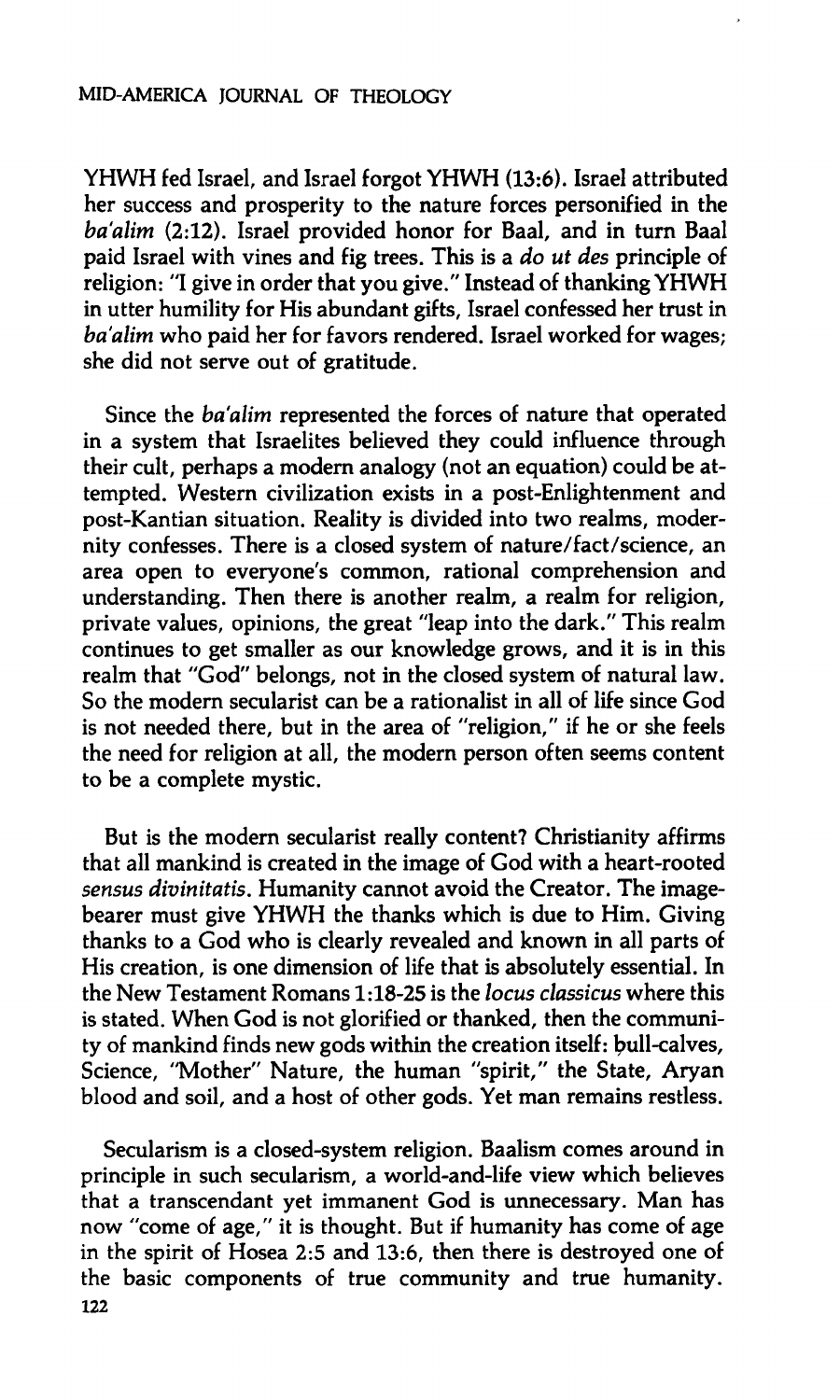**Secularism destroys community. It leaves many individuals powerless, empty, isolated, and without purpose.** 

**It has been said that today people do not worship their god(s), but instead they study or analyze them. If the Christian church is to be the new humanity and the true community, she must provide authentic worship experiences in which the whole Bible is clearly preached. YHWH is not to be paid for favors received, but He is to be thanked, worshiped, and sincerely obeyed. The pulpit is thus a crucial place for the creation of and sustaining of the true community in Christ. Gospel-denying liberalism and creation-ignoring fundamentalism cannot be helpful here because the inner principles in both of them promote a truncated knowledge of God.** 

**Hosea makes clear that YHWH is the God of the Exodus/Wilderness but also the God of (re)creation. He relates to both His people and His creation covenantally.** *Shalom* **in community occurs and reoccurs when God restores covenant with His people and with the creation for His people.** 

**But there first must be a death before there is a resurrection. When Christ invites people to be His followers. He invites them to die, suggests Bonhoeffer. Yet when a community dies with Christ in baptism and in the daily bearing of the cross, such a community is also assured of resurrection to everlasting life.** 

**The message of Hosea is thus a call to the Christian community to safeguard a Biblical confession of truth so that the Gospel may be purely proclaimed. The blessing that results is the liturgical dialogue with is rooted in ancient history, a love talk in which YHWH says to His faithful community, "You are My people in Jesus Christ," and the community responds, "You are my Lord and my God."** 

#### *NOTES*

**\*Cf. William Rainey Harper,** *Critical and Exegetical Commentary on Amos and Hosea* **(Edinburgh: T. & T. Clark, 1904), 225. Harper asserts, without argumentation, that chapter 2 is independent of chapters 1 and 3.** 

**2 James M. Ward,** *The Prophets* **(Nashville: Abingdon, 1982), 130.** 

**<sup>3</sup> James Luther Mays,** *Hosea: a commentary* **(Philadelphia: Westminster Press, 1969), 36; Geerhardus Vos,** *Biblical Theology: Old and New Testaments* **(Grand Rapids: Eerdmans, 1948), 282.**